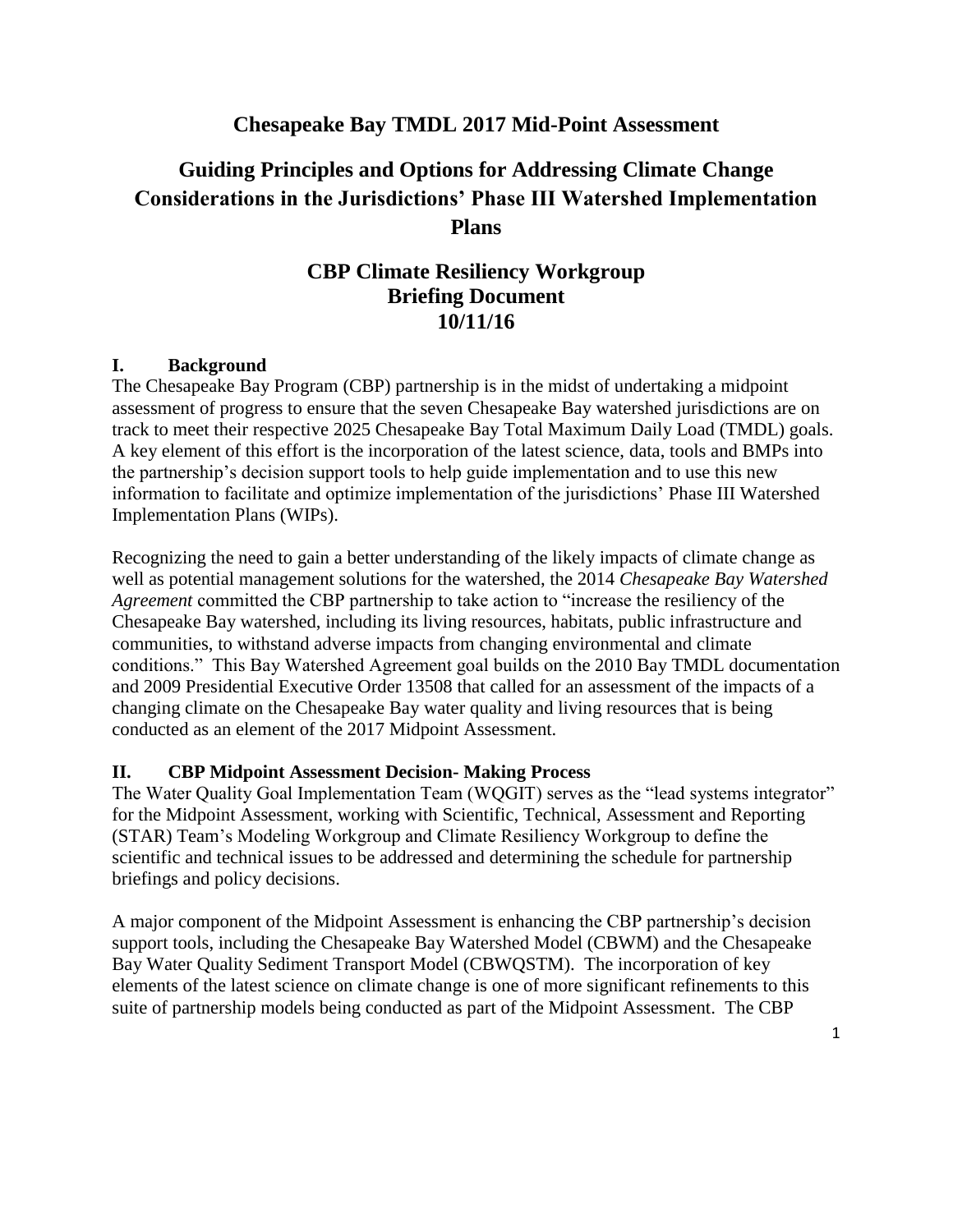partnership's Scientific and Technical Advisory Committee (STAC) and the Climate Resiliency Workgroup (CRWG) have both provided guidance on the climate data and information to support the Midpoint Assessment modeling effort:

- STAC sponsored a workshop, "The Development of Climate Projections for Use in Chesapeake Bay Program Assessments"<sup>1</sup> on March 7-8, 2016 and is scheduled to conduct independent peer reviews of the Phase 6 CBWM, the CBWQSTM, and the approach being taken by the Partnership to model the effects of climate change in the Fall 2016 and Winter 2017; and,
- The CRWG developed written recommendations related to two specific climaterelated data inputs and assessments to inform the Midpoint Assessment modeling effort: sea level rise projections and future tidal wetland loss assessments.<sup>2</sup>

In addition to providing guidance on scientific and technical considerations related to the integration of climate change effects in the Midpoint Assessment modeling efforts<sup>3</sup>, the CRWG was tasked with exploring options for addressing climate change in the jurisdictions' Phase III  $WIPs.<sup>4</sup>$ 

**III. Incorporating Projected Influence of Climate Change into the Phase III WIPs** As part of the TMDL's Midpoint Assessment, the partnership has developed the tools and procedures to quantify the effects of climate change on watershed flows and pollutant loads, storm intensity, increased estuarine temperatures, sea level rise, and ecosystem influences, including loss of tidal wetland attenuation with sea level rise, as well as other ecosystem influences in the Chesapeake Bay watershed. Current modeling efforts, as discussed above, are underway to assess potential climate change impacts under a range of projected climate change for 2025 and 2050.

 $\overline{\phantom{a}}$ 

<sup>&</sup>lt;sup>1</sup> See the written report for the STAC Workshop, "Development of Climate Projections for Use in Chesapeake Bay [Program Assessments"](http://www.chesapeake.org/stac/workshop.php?activity_id=258) (in press) for recommendations related to additional climate-related data inputs (precipitation, temperature, evapotranspiration and the application of modeling techniques and methodologies for CBP assessments.

<sup>&</sup>lt;sup>2</sup> See CRWG Document, "Recommendations on Incorporating Climate-Related Data Inputs and Assessments: [Selection of Sea Level Rise Scenarios and Tidal Marsh Change Models to Inform the Chesapeake Bay TMDL 2017](http://www.chesapeakebay.net/channel_files/24216/crwg_mid_point_assessment_climate_data_recommendations_final_080516.pdf)  [Mid-Point Assessment](http://www.chesapeakebay.net/channel_files/24216/crwg_mid_point_assessment_climate_data_recommendations_final_080516.pdf) (August 5, 2016)."

<sup>&</sup>lt;sup>3</sup> CBP CRWG Workplan (2016-2018) Performance Target: Conduct a review of approach to factor climate change considerations into the 2017 Chesapeake Bay TMDL Midpoint Assessment (Entity: CRWG; Modeling Workgroup; STAC)

<sup>4</sup> CBP CRWG Workplan (2016-2018) Performance Target: Conduct an assessment of research needs to support future policy dialog related to the integration of climate change considerations into the Water Quality Management Strategy (Entity: CRWG).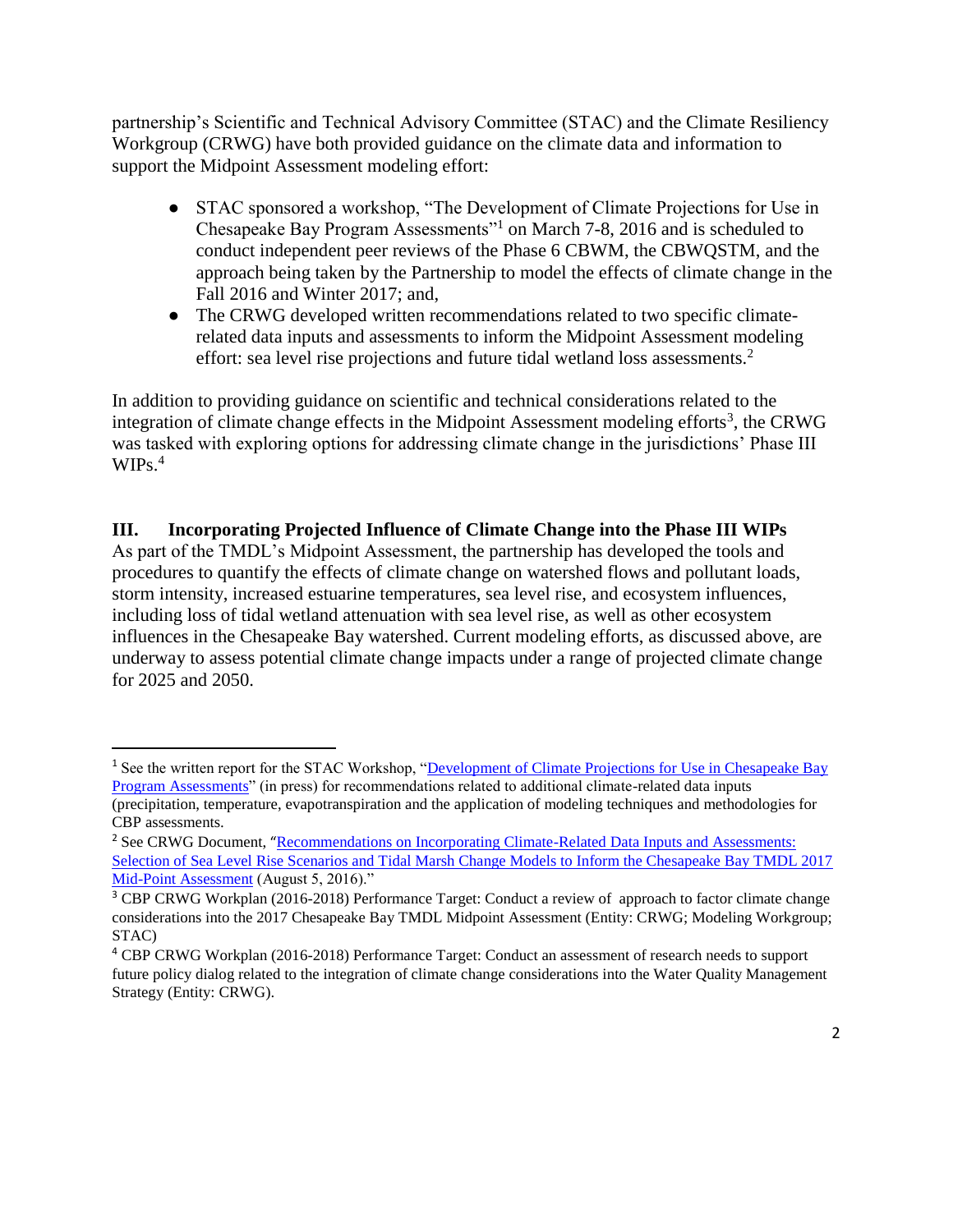Informed by the outcomes of this climate change assessment, the CBP partnership is expected to decide, by May 2017, when and how to incorporate these climate change considerations into the jurisdictions' Phase III WIPs. To inform this process, the CRWG was tasked with recommending a set of Guiding Principles and identifying a range options for when and how to factor climate change considerations into Phase III WIPs. In undertaking this effort, the CRWG worked under the assumption that the EPA will expect each jurisdiction to factor in the projected influence of continued climate change on Chesapeake Bay watershed pollutant loads and Bay water quality responses into their 2018-2025 programmatic and numeric commitments within their Phase III WIPs. This expectation is founded upon the CBP partnership's cumulative series of climate change related policy decisions, outcomes and goals.

The process to develop the Principles and Options for Phase III WIPs, outlined below, was purposely undertaken independently and without consideration of policy implications, regulatory requirements, political feasibility, time or fiscal constraints to provide the partnership's decision and policy making bodies with the full array of options for their consideration.

## *A. Guiding Principles*

Climate change presents challenges to the Chesapeake Bay and its watershed in terms of both water quality and quantity. Climate change will likely increase the level of effort needed to meet the Bay TMDL reduction goals; it could also lead to changes in the total nutrient and sediment pollutant loads the Bay ecosystem can assimilate and still meet the four Bay jurisdictions' Chesapeake Bay water quality standards. To proactively work to address these challenges, the jurisdictions should adhere to the following principles when developing and implementing Phase III WIPs:

#### *WIP Development*:

- 1. *Capitalize on "Co-Benefits"* maximize BMP selection to increase climate or coastal resiliency, soil health, flood attenuation, habitat restoration, carbon sequestration, or socio-economic and quality of life benefits.
- 2. *Account for and integrate planning and consideration of existing stressors* consider existing stressors such as future increase in the amount of paved or impervious area, future population growth, and land-use change in establishing reduction targets or selection/prioritizing BMPs.
- 3. *Align with existing climate resiliency plans and strategies* align with implementation of existing greenhouse gas reduction strategies; coastal/climate adaptation strategies; hazard mitigation plans; floodplain management programs; fisheries/habitat restoration programs, etc.
- 4. *Manage for risk* and p*lan for uncertainty* employ iterative risk management and develop robust and flexible implementation plans to achieve and maintain the established water quality standards in changing, often difficult-to-predict conditions.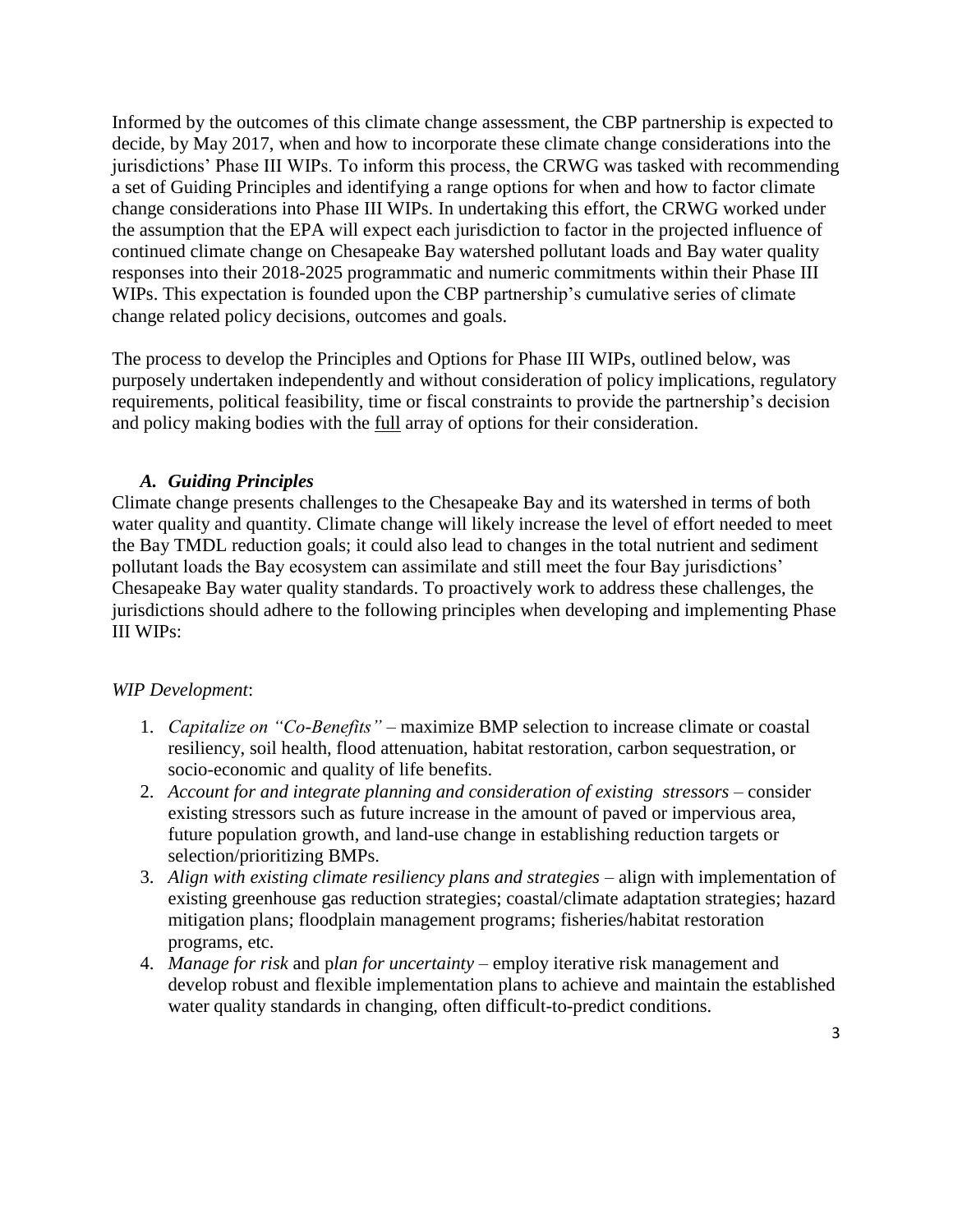5. *Engage Local Agencies and Leaders* – work cooperatively with agencies, elected officials, and staff at the local level to provide the best available data on local impacts from climate change and facilitate the modification of existing WIPs to account for these impacts.

## *WIP Implementation:*

- 1. *Reduce vulnerability* use "Climate-Smart" principles<sup>5</sup> to site and design BMP's to reduce future impact of sea level rise, coastal storms, increased temperature, and extreme events on BMP performance over time. Vulnerability should be evaluated based on the factor of risk (i.e. consequence x probability) in combination with determined levels of risk tolerance, over the intended design-life of the proposed practice.
- 2. *Build in flexibility and adaptability* allow for adjustments in BMP implementation in order to consider a wider range of potential uncertainties and a richer set of response options (load allocations, BMP selections, BMP redesign). Use existing WIP development, implementation and reporting procedures, as well as monitoring results and local feedback on performance, to guide this process.
- 3. *Adaptively manage* Allow for changes in BMP selection or WIP implementation, overtime, as new climate and ecosystem science, research, or data becomes available and the understanding of the impact of how changing seasonal, inter-annual climatic and weather conditions may affect the performance of watershed restoration practices. Consider new science on climate change impacts in future BMP Expert Panels, following the CBP partnership's BMP Expert Panel Protocols<sup>6</sup>.

## *B. Menu of Options for factoring climate change considerations into the jurisdictions' Phase III Watershed Implementation Plans*

Current modeling efforts are underway to assess the impacts of climate change under a range of projected climate change for 2025 and 2050. Informed by the outcomes of this climate change assessment, the CBP partnership is expected to decide, by May 2017, when and how to incorporate these climate change considerations into the jurisdictions' Phase III WIPs. To inform this process, which will be undertaken in tandem with a review of the climate change assessment approach and preliminary and final modeling results, the CRWG has developed the following

 $\overline{\phantom{a}}$ 

<sup>&</sup>lt;sup>5</sup> Additional resources, reference material and training will need to be developed to assist jurisdictions with implementing "climate-smart" siting and design principles.

<sup>6</sup>

http://www.chesapeakebay.net/channel\_files/22733/cbp\_bmp\_expert\_panel\_protocol\_wqgit\_approved\_7.13.15.pdf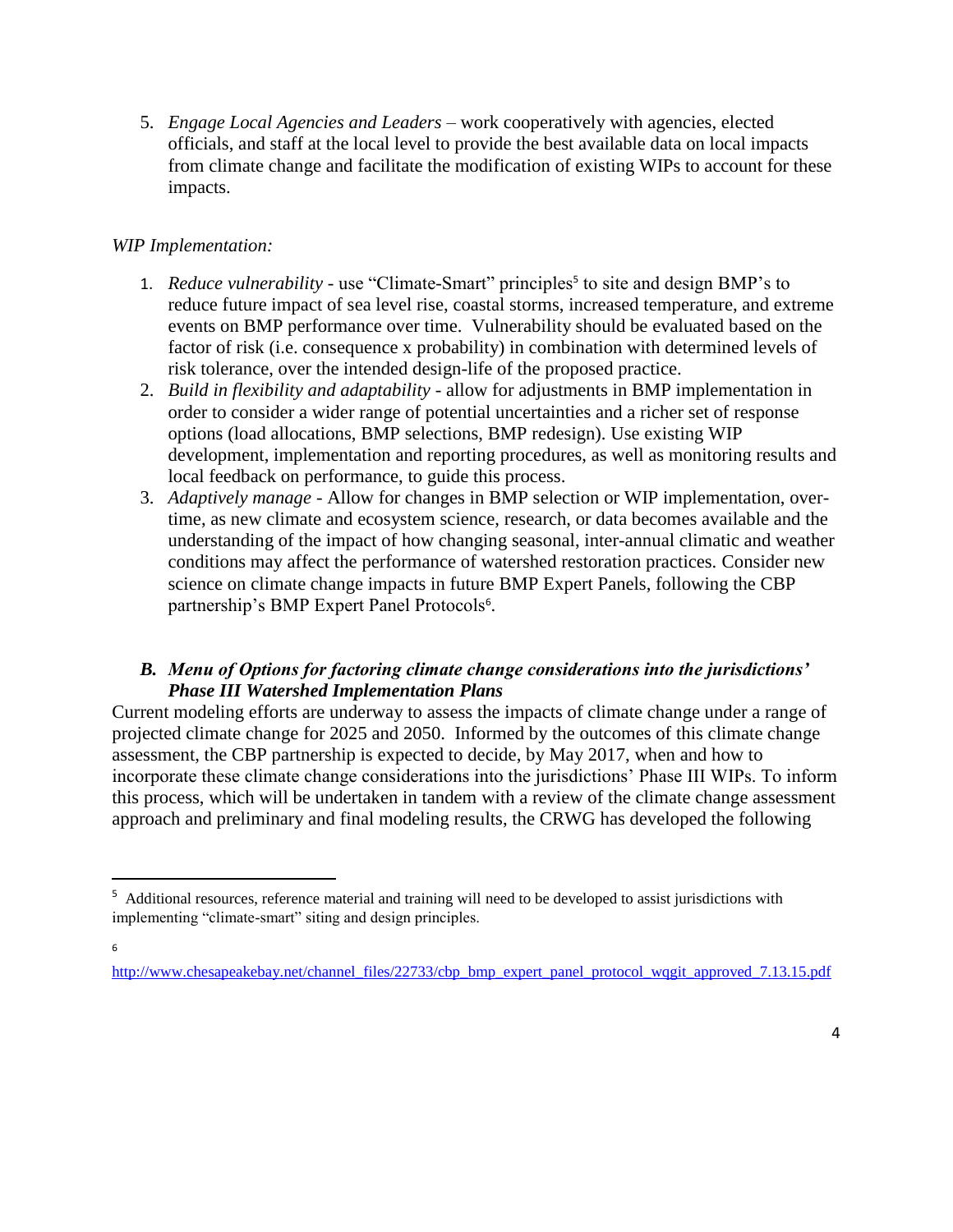array of options for addressing climate change in the Phase III WIPs for CBP partnership consideration.

At this stage in the process (with Midpoint Assessment climate change modeling results pending), the options should be viewed as conceptual in nature. The options should be considered as a full array, recognizing that some options may be deemed non-viable based on a review of the modeling results. The options listed below range from a comprehensive approach to assessing and addressing climate change, to a narrower set with more limited implementation. The timescales for implementation of specific options also varies. In evaluating these options, CBP partnership decision and policy making bodies should consider the full menu outlined below (see Table 1), understanding that several options could be combined for implementation.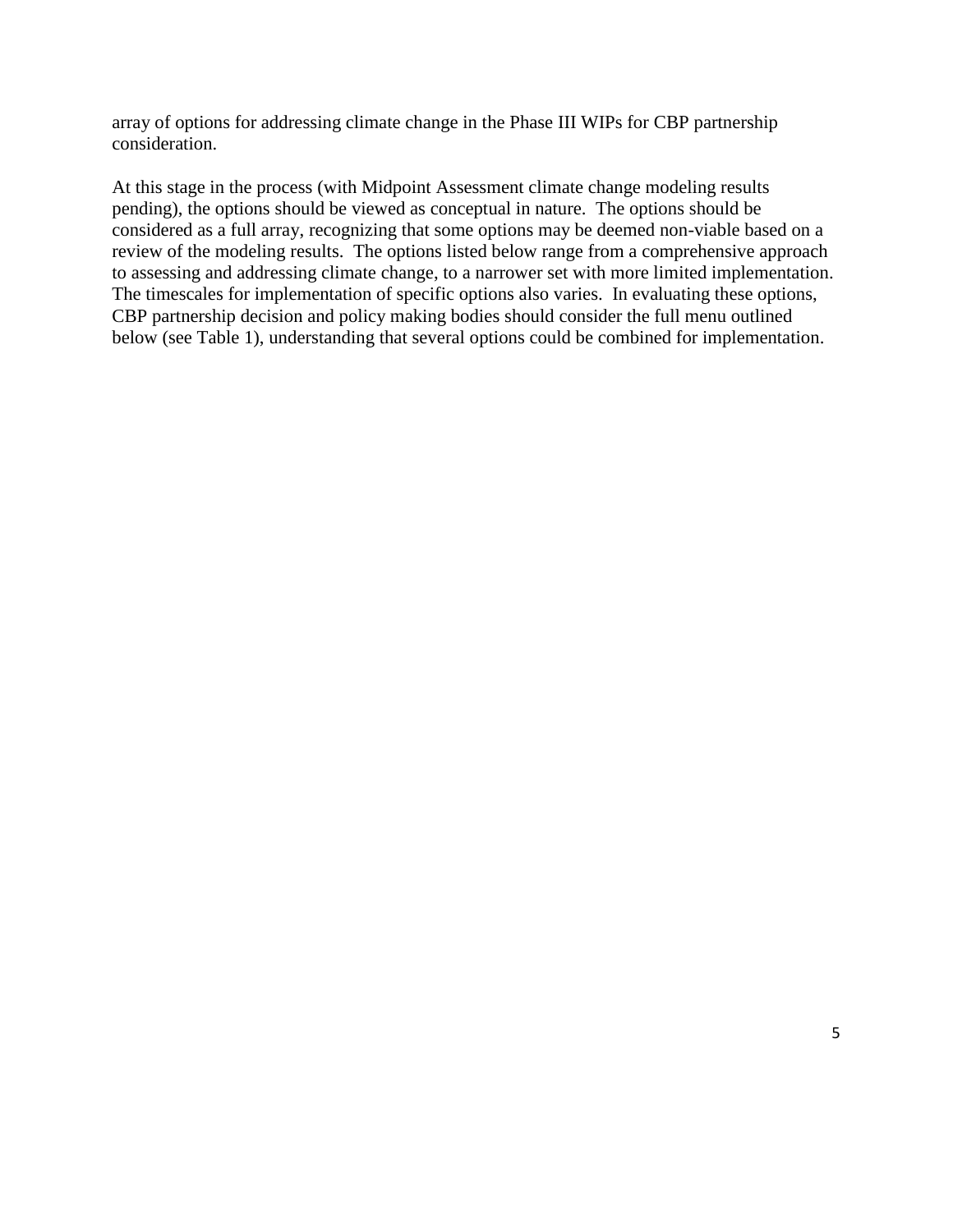| <b>Menu of Options</b>      |                                             |                                      |                                                    |
|-----------------------------|---------------------------------------------|--------------------------------------|----------------------------------------------------|
| Option                      | <b>Description</b>                          | <b>Implementation Considerations</b> | <b>Pros/Cons/Technical Considerations</b>          |
| #1: Factor Climate          | The annual total nutrient and sediment      | This option will likely result in an | Pro: Comprehensive approach; quantitative          |
| Change into the Bay's       | pollutant loads that the CB ecosystem       | explicit increase in the level of    | analysis and response.                             |
| Assimilative Capacity.      | can assimilate and still meet the four      | effort required to meet the CB       | Con: This option would increase the level of       |
|                             | Bay jurisdictions' CB water quality         | water quality standards. The         | effort required to meet water quality standards.   |
|                             | standards will be revised based on 2025     | decision to select this option will  | To offset anticipated changes in loads due to      |
|                             | or 2050 climate change projections (i.e.,   | require consideration of the         | climate change, a greater level of effort (i.e.,   |
|                             | CBWQSTM climate model results) that         | results and level of confidence in   | BMP implementation) will be needed.                |
|                             | result in a direct effect on the Bay's      | existing climate modeling runs.      | Technical Feasibility: The decision support tools  |
|                             | ecosystem and internal processes (e.g.,     | The partnership could consider       | exist to implement this option in sequence with    |
|                             | water column temperature, changes to        | whether the model simulated          | other decisions related to development of the      |
|                             | stratification, loss of tidal wetlands,     | changes in the assimilative          | Phase III WIP planning targets.                    |
|                             | change in sea level).                       | capacity of the Bay are significant  |                                                    |
|                             |                                             | enough to make such a change.        |                                                    |
| #2: Factor Climate          | Use either the 2025 or 2050 climate         | Addressing climate change as part    | <i>Pro:</i> Comprehensive approach; quantitative   |
| Change into Phase III       | projection scenarios as base conditions     | of the base conditions does not      | analysis and response.                             |
| <b>WIP' Base Conditions</b> | (informed by CBWM climate modeling)         | change the assimilative capacity     | Con: This option would increase the level of       |
|                             | results) in the establishment of the        | of CB, nor the Phase III WIP         | effort required to meet water quality standards.   |
|                             | jurisdictions' Phase III WIPs. The          | planning targets. The decision to    | To offset anticipated changes in loads due to      |
|                             | climate change projection would be an       | select this option will require      | climate change, a greater level of effort (i.e.,   |
|                             | added load that the jurisdictions would     | consideration of the results and     | BMP implementation) will be needed.                |
|                             | need to address in addition to their Phase  | level of confidence in existing      | Technical Feasibility: High in near-term. The      |
|                             | III WIP planning targets, thereby           | climate modeling runs. The           | decision support tools exist to implement this     |
|                             | increasing the level of effort.             | partnership will have modeling       | option in sequence with other decisions related to |
|                             |                                             | output results now, but there will   | the development of the Phase III WIP planning      |
|                             |                                             | be uncertainty and projections       | targets.                                           |
|                             |                                             | may change over time.                |                                                    |
| #3: Commit to Factor        | The projected impacts of climate change     | This option would put off any        | <i>Pro:</i> Would establish the partnership's      |
| Climate Change into the     | in 2025 and 2050 will be assessed and       | quantitative response to             | commitment to addressing climate change but        |
| Bay's Assimilative          | relayed to the jurisdictions, but they will | addressing climate change until      | give us more time to assess impacts and            |
| Capacity (Option 1)         | not be explicitly factored into the Bay's   | after the Mid-Point Assessment       | understand and develop response options.           |

Table 1. Menu of Options for Factoring Climate Change Considerations into Phase III Watershed Implementation Plans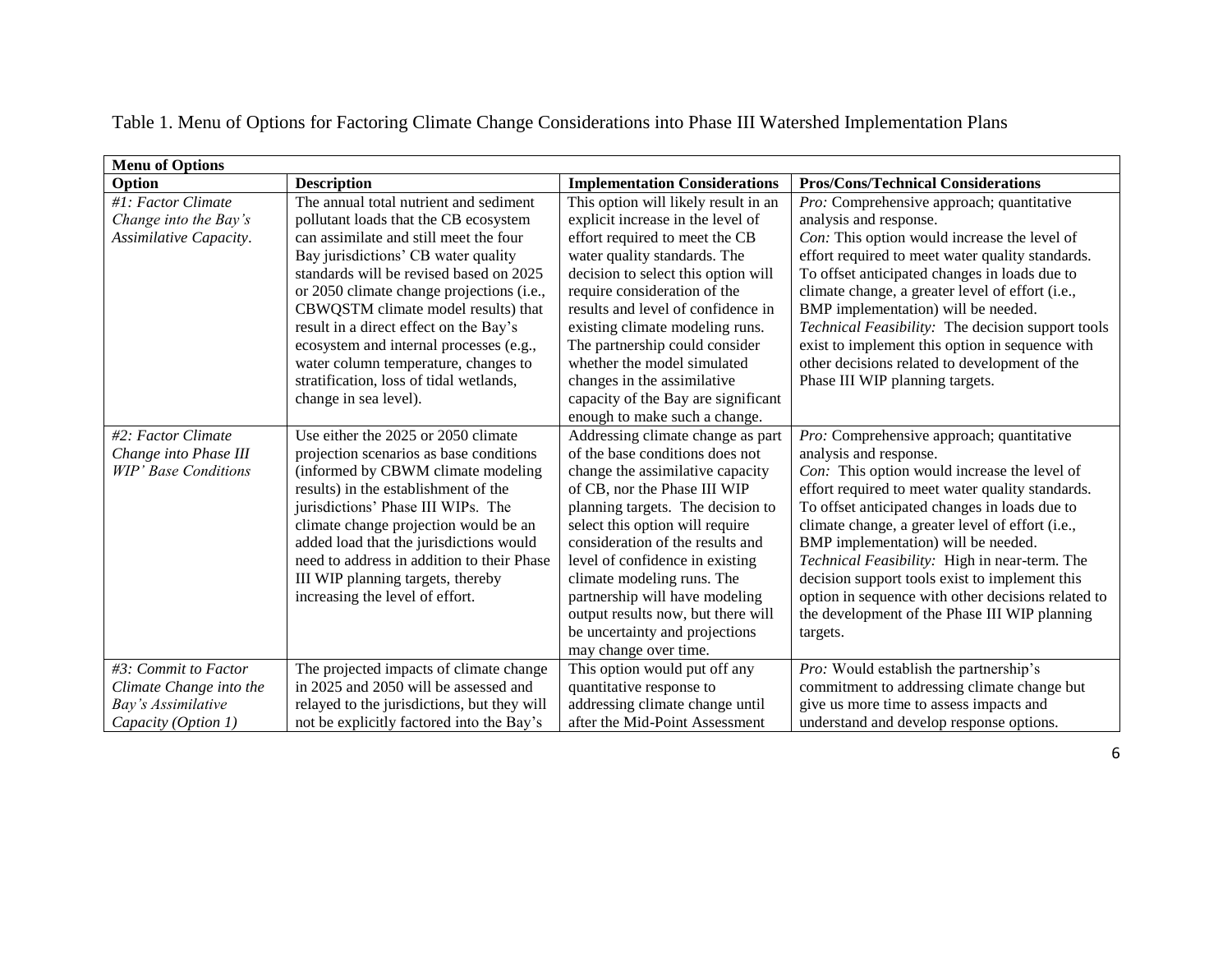| and/or into Phase III WIP<br><b>Base Conditions (Option</b><br>2) with Deferred<br><b>Implementation until 2025</b><br>or beyond. | Assimilative Capacity or incorporated<br>into the Phase III WIP Base Conditions.<br>However, the partnership would<br>establish a timeframe (e.g., 2025, 2030,<br>2035, etc.) for when climate<br>considerations would be factored into<br>the TMDL and/or Base Conditions.                                                                                                                                                                                                                                                                                                                                                                                                                                                                                                                 | but would establish the<br>partnership's commitment to<br>doing so within a specified<br>timeframe. To inform<br>considerations post-2025,<br>additional climate change<br>assessments and modeling efforts<br>would be required.                                                                                                                                                                                                                                                                                                                                                                                                                                                                                                                                                                                                             | Con: This option would put off any quantitative<br>response to addressing climate change until after<br>the Mid-Point Assessment.<br>Technical Feasibility: High in near-term. The<br>decision support tools exist to implement this<br>option.                                                                                                                                                                                                                                                                                                   |
|-----------------------------------------------------------------------------------------------------------------------------------|---------------------------------------------------------------------------------------------------------------------------------------------------------------------------------------------------------------------------------------------------------------------------------------------------------------------------------------------------------------------------------------------------------------------------------------------------------------------------------------------------------------------------------------------------------------------------------------------------------------------------------------------------------------------------------------------------------------------------------------------------------------------------------------------|-----------------------------------------------------------------------------------------------------------------------------------------------------------------------------------------------------------------------------------------------------------------------------------------------------------------------------------------------------------------------------------------------------------------------------------------------------------------------------------------------------------------------------------------------------------------------------------------------------------------------------------------------------------------------------------------------------------------------------------------------------------------------------------------------------------------------------------------------|---------------------------------------------------------------------------------------------------------------------------------------------------------------------------------------------------------------------------------------------------------------------------------------------------------------------------------------------------------------------------------------------------------------------------------------------------------------------------------------------------------------------------------------------------|
| #4: Factor Climate<br>Change into a Bay TMDL<br>Margin of Safety.                                                                 | Allocate a specific pollutant load<br>reduction as "explicit" margin of safety<br>to account for any lack of knowledge<br>concerning the relationship between load<br>and waste-load allocations and achieving<br>the four Bay jurisdictions' CB water<br>quality standards. Factors to consider<br>when making "margin of safety"<br>determinations include:<br>a. uncertainties related to potential<br>climate change effects and modeling<br>processes;<br>b. degree to which nitrogen, phosphorus<br>and/or sediment loads due to climate<br>change are likely to impact water<br>quality; and/or<br>c. whether jurisdiction implementation<br>strategies include measures that will<br>mitigate possible increased nutrient<br>and sediment pollutant loads due to<br>climate change. | This option will likely result in an<br>overall increase in the level of<br>effort required to meeting the Bay<br>jurisdictions' Chesapeake Bay<br>water quality standards. However,<br>this option does not directly result<br>in a clear delineation of which<br>jurisdictions/major basins are<br>responsible for the additional<br>nutrient/sediment load reductions<br>due to projected climate change<br>impacts. The margin of safety<br>would account for recognized<br>climate impacts but acknowledges<br>a lack of precision at assessing<br>impacts on specific source sectors<br>or geographic scales.<br>The Partnership would need to<br>determine how to allocate the<br>level of further nutrient and<br>sediment load reductions assumed<br>under the "margin of safety"<br>among the jurisdictions by the<br>major basins. | Pro: Provides for quantitative analysis and<br>response. This option would reduce overall level<br>of risk in the long-term.<br>Con: This option would increase the level of<br>effort required to meet water quality standards.<br>To offset anticipated changes in loads due to<br>climate change, a greater level of effort (i.e.,<br>BMP implementation) will be needed.<br>Technical Feasibility: High in the near-term. The<br>tools exist to implement this option in sequence<br>with other decisions related to the planning<br>targets. |
| #5: Factor Climate                                                                                                                | During the development of Phase III                                                                                                                                                                                                                                                                                                                                                                                                                                                                                                                                                                                                                                                                                                                                                         | Additional research would be                                                                                                                                                                                                                                                                                                                                                                                                                                                                                                                                                                                                                                                                                                                                                                                                                  | <i>Pro:</i> Ensures selection of BMPs in the Phase III                                                                                                                                                                                                                                                                                                                                                                                                                                                                                            |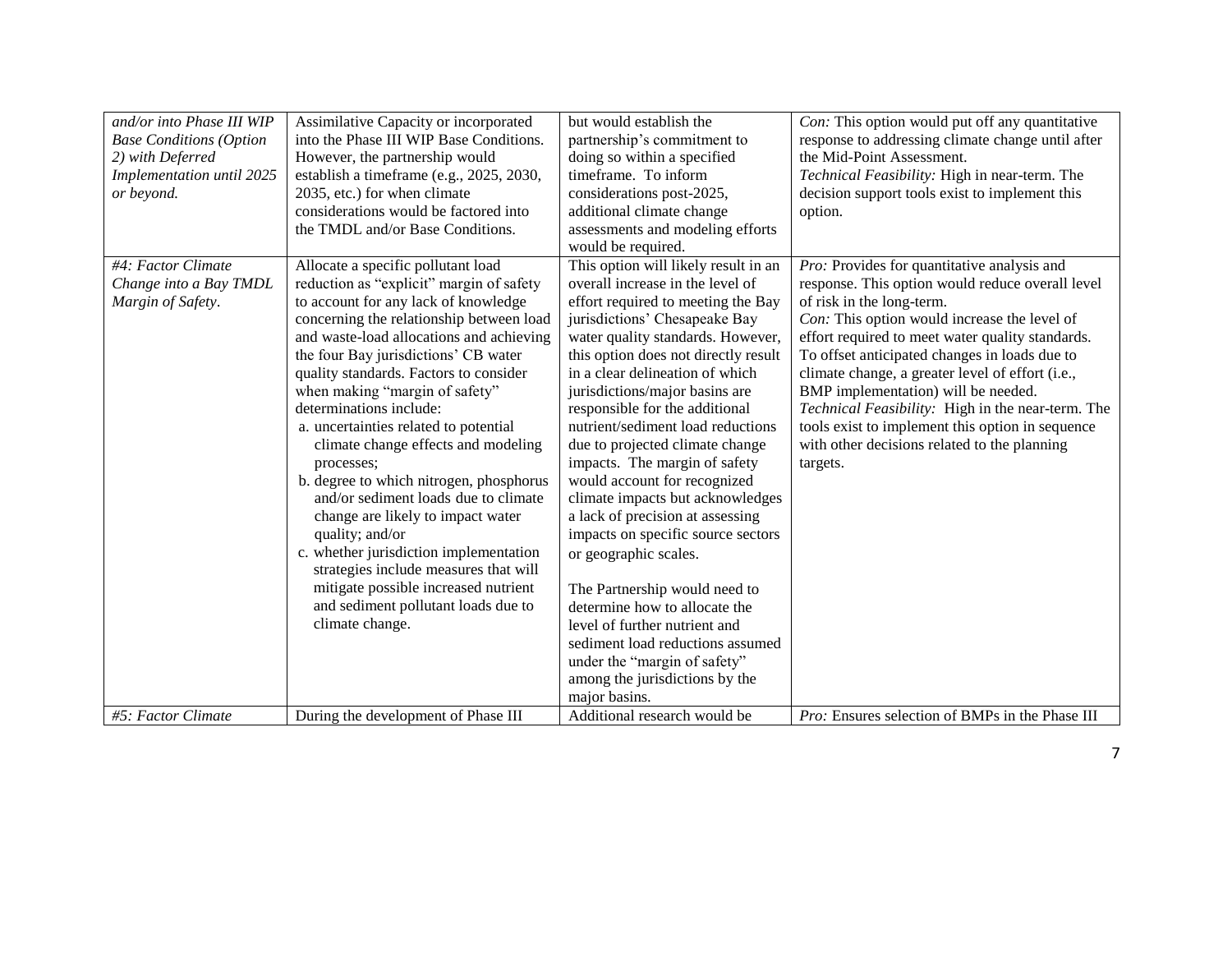| Change into Phase III<br><b>WIP BMP Optimization.</b>                                                       | WIPs, jurisdictions' would prioritize the<br>selection of BMPs that will better<br>mitigate the anticipated increased<br>nitrogen, phosphorus and sediment loads<br>due to the projected effects of climate<br>change through 2025 or 2050.                                                                                                                                                                                                                                                                                                                                                      | needed to support full<br>implementation of this option<br>over time. Implementation of this<br>option would require engagement<br>with source sector workgroups<br>involved with BMP expert panels<br>to determine whether there is a<br>sound scientific understanding<br>and the technical capacity assess<br>the likely impact of climate<br>change on BMP efficiencies over<br>time.                                   | WIP would include consideration of projected<br>climate change conditions. This would help the<br>jurisdictions optimize their reductions from<br>nonpoint source BMPs over the long term, since<br>the effectiveness of some BMPs could be more<br>susceptible than others due to changes in climate.<br>Con: Lack of technical understanding of the<br>response of almost all CBP partnership approved<br>BMPs to changes in hydrologic and<br>meteorological conditions.<br>Technical Feasibility: Near-term technical<br>feasibility to support full implementation of this                                                                                  |
|-------------------------------------------------------------------------------------------------------------|--------------------------------------------------------------------------------------------------------------------------------------------------------------------------------------------------------------------------------------------------------------------------------------------------------------------------------------------------------------------------------------------------------------------------------------------------------------------------------------------------------------------------------------------------------------------------------------------------|-----------------------------------------------------------------------------------------------------------------------------------------------------------------------------------------------------------------------------------------------------------------------------------------------------------------------------------------------------------------------------------------------------------------------------|------------------------------------------------------------------------------------------------------------------------------------------------------------------------------------------------------------------------------------------------------------------------------------------------------------------------------------------------------------------------------------------------------------------------------------------------------------------------------------------------------------------------------------------------------------------------------------------------------------------------------------------------------------------|
| #6: Adaptively Manage<br>Phase III WIP BMP<br><b>Implementation</b> (Post<br>Phase III WIP<br>development). | During each two-year milestone<br>development period, jurisdictions would<br>consider new information on the<br>performance of existing BMPs,<br>including the contribution of seasonal,<br>inter-annual climate variability and<br>weather extremes on BMP performance.<br>When there is a detectable impact on the<br>effectiveness of a BMP performance,<br>jurisdictions would use this information<br>to re-prioritize the selection of BMPs to<br>implement in the Phase III WIPs that<br>will better mitigate the anticipated<br>increased in nitrogen, phosphorus and<br>sediment loads. | This option would not affect the<br>development of Phase III WIPs,<br>but would come into play during<br>each two-year milestone period.<br>To inform implementation, the<br>WQGIT and source sector<br>workgroups would need to work<br>together to assess how the<br>jurisdictions, BMP expert panels,<br>and the partnership in general<br>could facilitate the collection and<br>evaluation of BMP performance<br>data. | option is low.<br>Pro: This option would enable the partnership to<br>learn more about BMP performance and the<br>sensitivity of BMPs that are attributable to<br>climate change, to allow for consideration of<br>these factors while adaptively managing for long-<br>term change.<br>Con: Implementing this option as a stand-alone<br>would put off making any substantive or<br>quantitative approach to addressing climate<br>change in the near-term. This option would<br>require additional monitoring and assessment<br>efforts.<br>Technical Feasibility: Near-term technical<br>feasibility to support full implementation of this<br>option is low. |
| #7: Factor Climate<br>Change into<br>Programmatic<br>Commitments with Set<br>Expectations.                  | The projected impacts of climate change<br>in 2025 and 2050 will be assessed and<br>relayed to the jurisdictions. Jurisdictions<br>would provide a narrative that describes<br>their programmatic commitments to<br>address climate change in their Phase III<br>WIPs. Jurisdictions are expected to                                                                                                                                                                                                                                                                                             | This option is qualitative in nature<br>but would encourage jurisdictions<br>to use local expertise and<br>knowledge along with the latest<br>climate information and science<br>to inform their programmatic<br>commitments.                                                                                                                                                                                               | Pro: This option allows for flexibility in<br>jurisdictions' approaches to addressing climate<br>change, and can incorporate local knowledge and<br>information where quantitative data may be<br>lacking. It also provides standard elements to be<br>addressed across narratives to provide for<br>accountability and consistency across proposed                                                                                                                                                                                                                                                                                                              |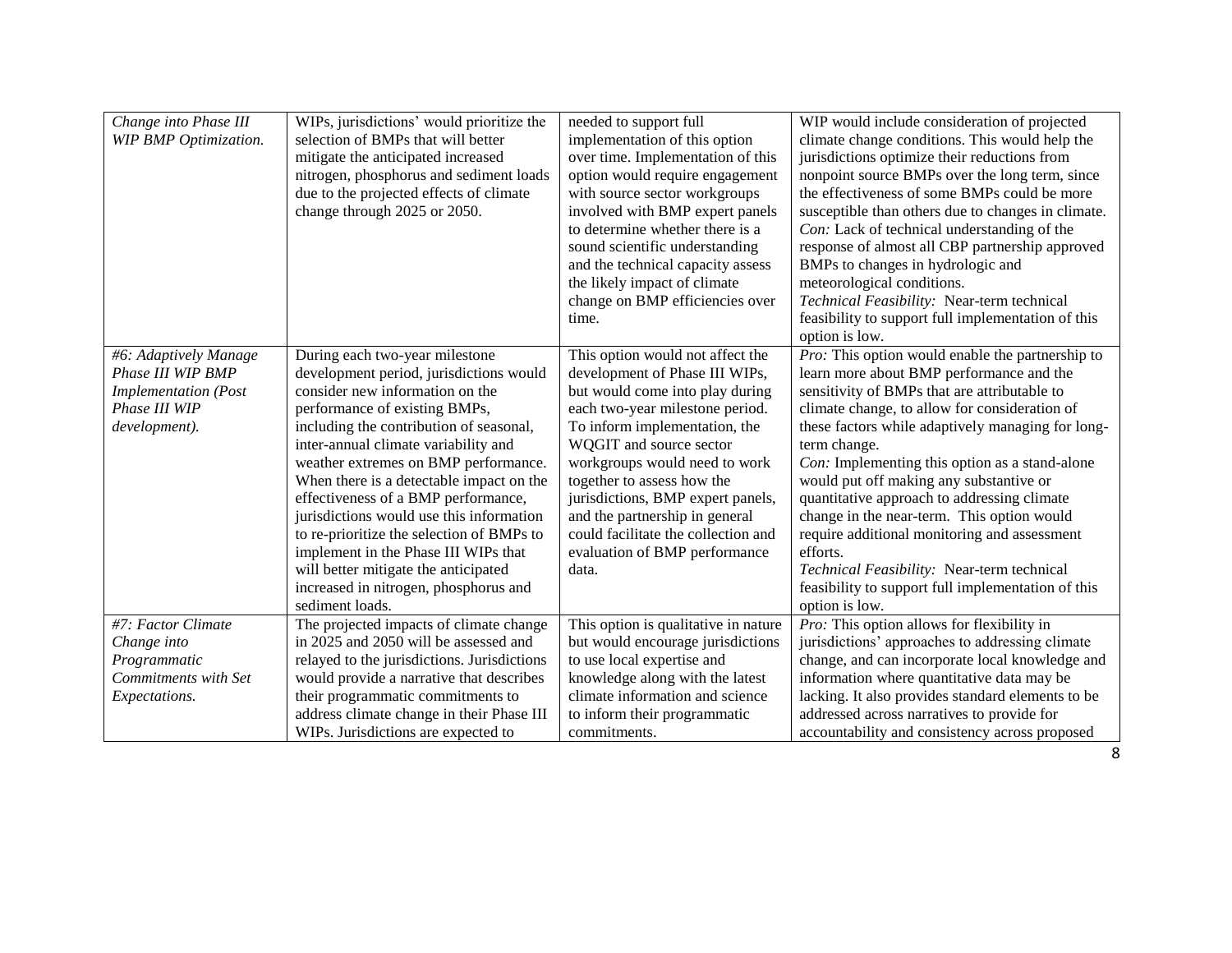|                         | consult the Guiding Principles when         |                                     | narratives.                                         |
|-------------------------|---------------------------------------------|-------------------------------------|-----------------------------------------------------|
|                         | developing their narratives. Narratives     | Commitments will vary across        | Con: Options that rely on quantitative              |
|                         | may vary among jurisdictions, but would     | jurisdictions but could include     | information may provide for learning across         |
|                         | include a description of their method $(s)$ | such activities as: undertaking     | jurisdictions about methods and results that work   |
|                         | for gathering and assessing scientific      | demonstration projects,             | well for addressing projected climate changes.      |
|                         | data and information, their conclusions     | prioritizing implementation of      | While the programmatic commitment option is         |
|                         | based on that information, and how          | climate-smart programs and          | more flexible than other quantitative options,      |
|                         | those conclusions guide their               | BMPs; approaches for assessing      | methods and results are highly individual and are   |
|                         | programmatic commitments.                   | vulnerability of planned BMPs; or   | therefore not likely to lead to information that is |
|                         |                                             | enhancing plans, policies,          | replicable across jurisdictions. Providing an       |
|                         |                                             | regulations or on-the-ground        | option for programmatic commitments may also        |
|                         |                                             | efforts to address impacts, etc.    | cause some jurisdictions to avoid using             |
|                         |                                             |                                     | quantitative approaches when they are technically   |
|                         |                                             |                                     | able to do so to address climate change.            |
|                         |                                             |                                     | Technical Feasibility: Medium in near-term.         |
| #8: Factor Climate      | The projected impacts of climate change     | This option is highly qualitative   | <i>Pro:</i> Would allow for maximum flexibility in  |
| Change into             | in 2025 and 2050 will be assessed and       | and is non-prescriptive in terms of | jurisdictions' approaches.                          |
| Programmatic            | relayed to the jurisdictions. Jurisdictions | the level of detail or methodology  | Con: Implementing this option would put off         |
| Commitments with No-Set | would narratively demonstrate how they      | for how jurisdictions' should       | making any substantive or quantitative approach     |
| Expectations.           | are addressing climate change in their      | address climate change.             | to addressing climate change in the near-term.      |
|                         | Phase III WIPs. No prescriptive             |                                     | Technical Feasibility: High in near-term.           |
|                         | guidance or specific expectations would     |                                     |                                                     |
|                         | be established.                             |                                     |                                                     |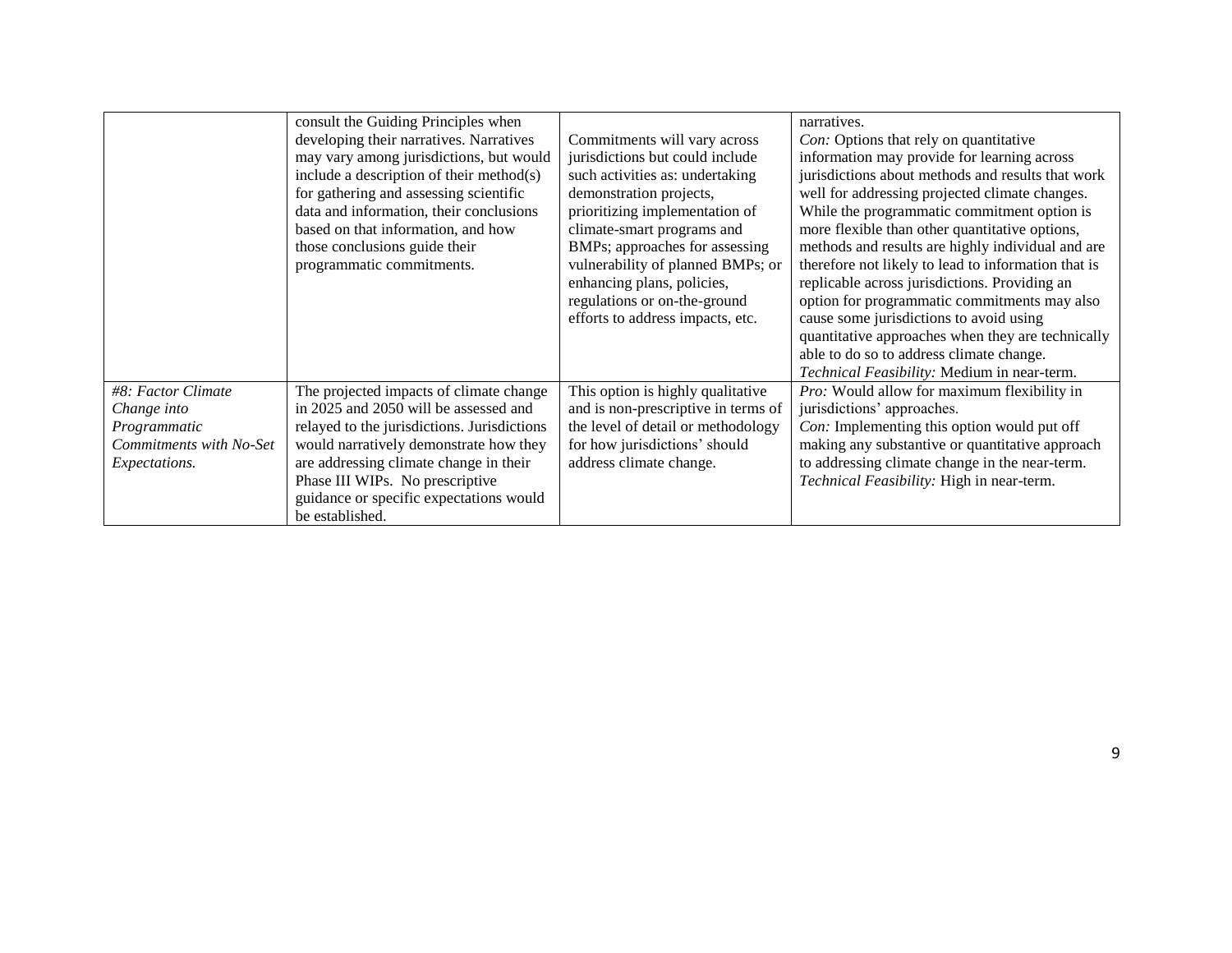#### **IV. Decision-Making Guidance**

The Options should be viewed as a menu, not an exact gradation of alternatives from most comprehensive to least. More than one option, time-step alternative, or components thereof, could be selected. That said, the most comprehensive package of options, would include selection of Options #1, #2, #5,#6 and #7; while, the selection of #8 would be addressing climate change with the least level of specificity. See Table 2 for additional packaging options and alternatives. The CRWG recommends that the WQGIT fully consider the options listed above, as well as a combining options and considering varying time-step alternatives as well as implementation timeframes (pre or post-Phase III WIP development). An example of this approach would be:

*"Factor 2025 Climate Change into Phase III WIPs' Base Conditions with BMP Optimization for 2050 Climate Change.* Use the 2025 climate projection scenarios as base conditions in the establishment of the Phase III WIPs. Jurisdictions would develop Phase III WIPs that would offset increased loads due to 2025 projected climate change. In addition, the jurisdictions would use climate change impacts projected through 2050 to directly inform the selection of BMPs and geographic areas to be targeted for implementation."

| Option         | <b>Option Title</b>                            | <b>Related Model</b>                    | <b>Time-Step</b>    |                     | <b>Potential</b>                                               | Guiding                                                                         |
|----------------|------------------------------------------------|-----------------------------------------|---------------------|---------------------|----------------------------------------------------------------|---------------------------------------------------------------------------------|
|                |                                                | <b>Components</b>                       | <b>Alternatives</b> |                     | <b>Combinations</b>                                            | Principle                                                                       |
| 1              | Assimilative<br>Capacity                       | <b>CBWQSTM</b>                          | a. 2025             | b. 2050             | Stand-alone or<br>combine with #2, #5,<br>#6 and/or #7         | Reduce<br>Vulnerability;<br>Manage for<br><b>Risk</b>                           |
| $\overline{2}$ | Base<br>Conditions                             | <b>CBWM</b>                             | a. 2025             | b.2050              | Stand-alone or<br>combine with $#1, #5,$<br>#6 and/or #7       | Reduce<br>Vulnerability;<br>Manage for<br><b>Risk</b>                           |
| 3              | Commitments<br>with Deferred<br>Implementation | <b>CBWQSTM</b><br>and CBWM              | To be established   |                     | Stand-alone or<br>combine with $#5, #6$<br>and/or $#7$         | Manage for<br>Risk; Plan for<br>Uncertainty;<br>Flexibility and<br>Adaptability |
| $\overline{4}$ | Margin of<br>Safety                            | N/A                                     | N/A                 | N/A                 | Stand-alone                                                    | Manage for<br>Risk; Plan for<br>Uncertainty                                     |
| 5              | <b>BMP</b><br>Optimization                     | CAST with<br>optimization<br>capability | 2025                | 2050                | Stand-alone or<br>combine with $#1, #2$ ,<br>#3, #6, and/or #7 | Reduce<br>Vulnerability;<br>Co-Benefits                                         |
| 6              | Adaptively<br>Manage                           | CAST with<br>optimization<br>capability | Milestones          | In line with 2-Year | Stand-alone or<br>combine with $#1, #2,$<br>#3, #5, and/or #7  | Plan for<br>External<br>Stressors;<br>Flexibility and                           |

|  |  |  |  | Table 2: Packaging of Options & Alternatives |
|--|--|--|--|----------------------------------------------|
|--|--|--|--|----------------------------------------------|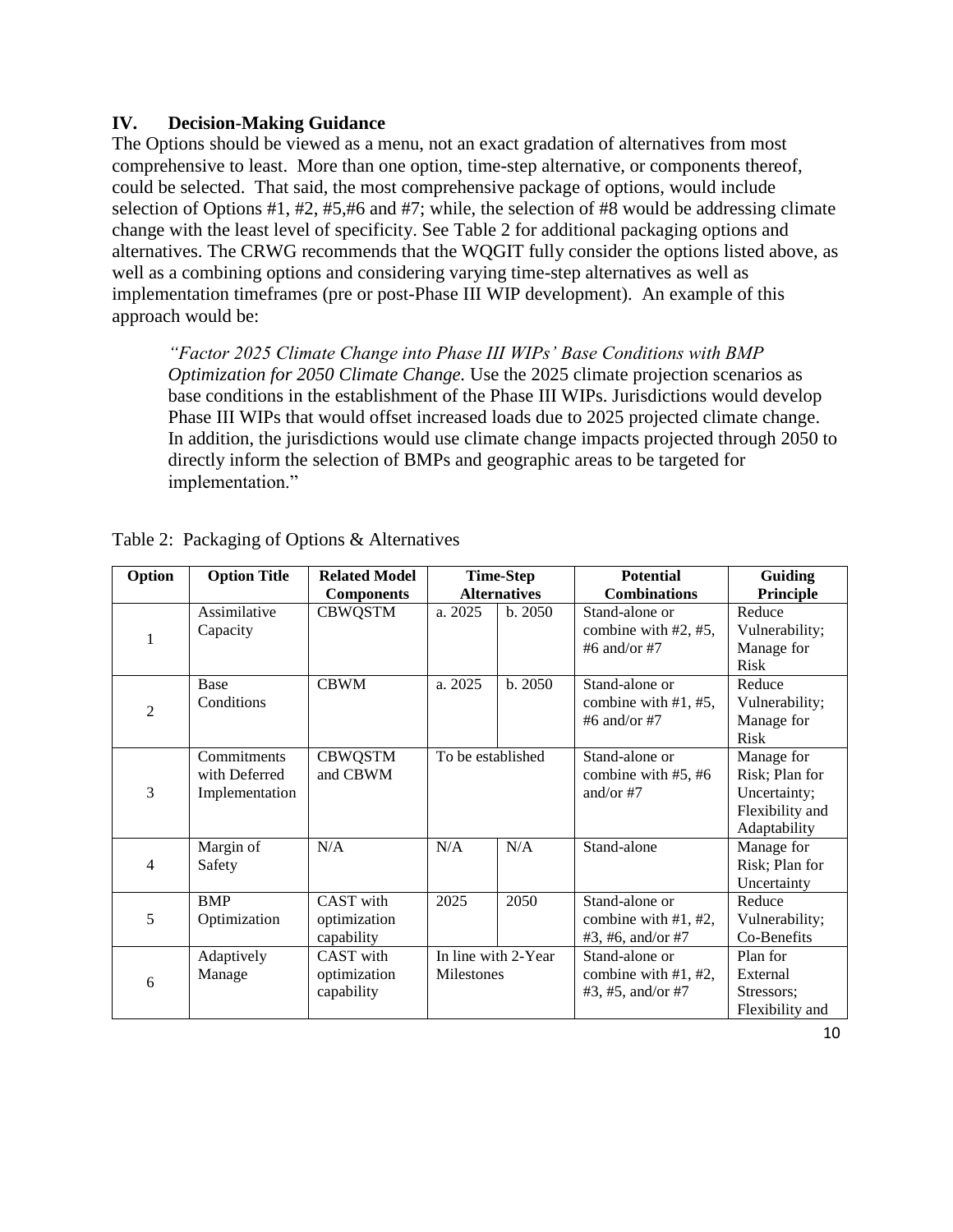|   |                                                           |                            |     |                                                               | Adaptability                                                                     |
|---|-----------------------------------------------------------|----------------------------|-----|---------------------------------------------------------------|----------------------------------------------------------------------------------|
|   | Programmatic<br>Accounting<br>with Set<br>Expectations    | <b>CBWQSTM</b><br>and CBWM | N/A | Stand-alone or<br>combine with $#1, #2,$<br>#3, #5, and/or #6 | Reduce<br>Vulnerability;<br>Align with<br>existing<br>programs and<br>strategies |
| 8 | Programmatic<br>Accounting<br>with No-Set<br>Expectations | <b>CBWQSTM</b><br>and CBWM | N/A | Stand-alone                                                   | Reduce<br>Vulnerability;<br>Align with<br>existing<br>programs and<br>strategies |

## **V. Schedule for Midpoint Assessment Climate Change Considerations**

The timeline for the integration of climate change considerations into the Midpoint Assessment and specific deliverables and key management decisions, along with responsible CBP partnership coordinating bodies, is outlined below.

| <b>Deliverable/Decision</b>                       | <b>CBP</b> Decision-        | <b>Timeline</b>         |
|---------------------------------------------------|-----------------------------|-------------------------|
|                                                   | <b>Making Lead(s)</b>       |                         |
| Technical Workshop on climate change              | STAC, STAR                  | March 7-8, 2016         |
| projections for use in CBP assessments            | Modeling Workgroup          |                         |
| Recommend CBWQSTM model data inputs               | <b>STAR Climate</b>         | May-August 2016         |
| related to: sea level rise projections and tidal  | <b>Resiliency Workgroup</b> |                         |
| wetland loss assessment methodology               |                             |                         |
| Develop initial climate change analysis with all  | <b>STAR Modeling</b>        | June $-$ July 2016      |
| CBP partnership models                            | Workgroup                   |                         |
| Modeling Quarterly Review (initial review of      | <b>STAR Modeling</b>        | August 9-10, 2016       |
| climate data and analysis)                        | Workgroup                   |                         |
| Exploration of options for incorporating climate  | <b>STAR Climate</b>         | September 19, 2016      |
| change findings in Phase III WIPs                 | Resiliency Workgroup        |                         |
| Independent peer review of the CBP climate        | STAC, STAR                  | October – December 2016 |
| change modeling approach                          | Modeling Workgroup          |                         |
| Modeling Quarterly Review (review of climate      | <b>STAR Modeling</b>        | October 4 and 13, 2016  |
| data and analysis)                                | Workgroup                   |                         |
| Review of proposed CBP climate modeling           | <b>WQGIT</b>                | October 24-25, 2016     |
| approach and initial formulation of options for   |                             |                         |
| Phase III WIP incorporation                       |                             |                         |
| Approve WQGIT recommendations on the              | Management Board            | November 17, 2016       |
| proposed CBP climate modeling approach and        |                             |                         |
| initial formulation of options for Phase III WIP  |                             |                         |
| incorporation for presentation to the Principals' |                             |                         |
| <b>Staff Committee</b>                            |                             |                         |